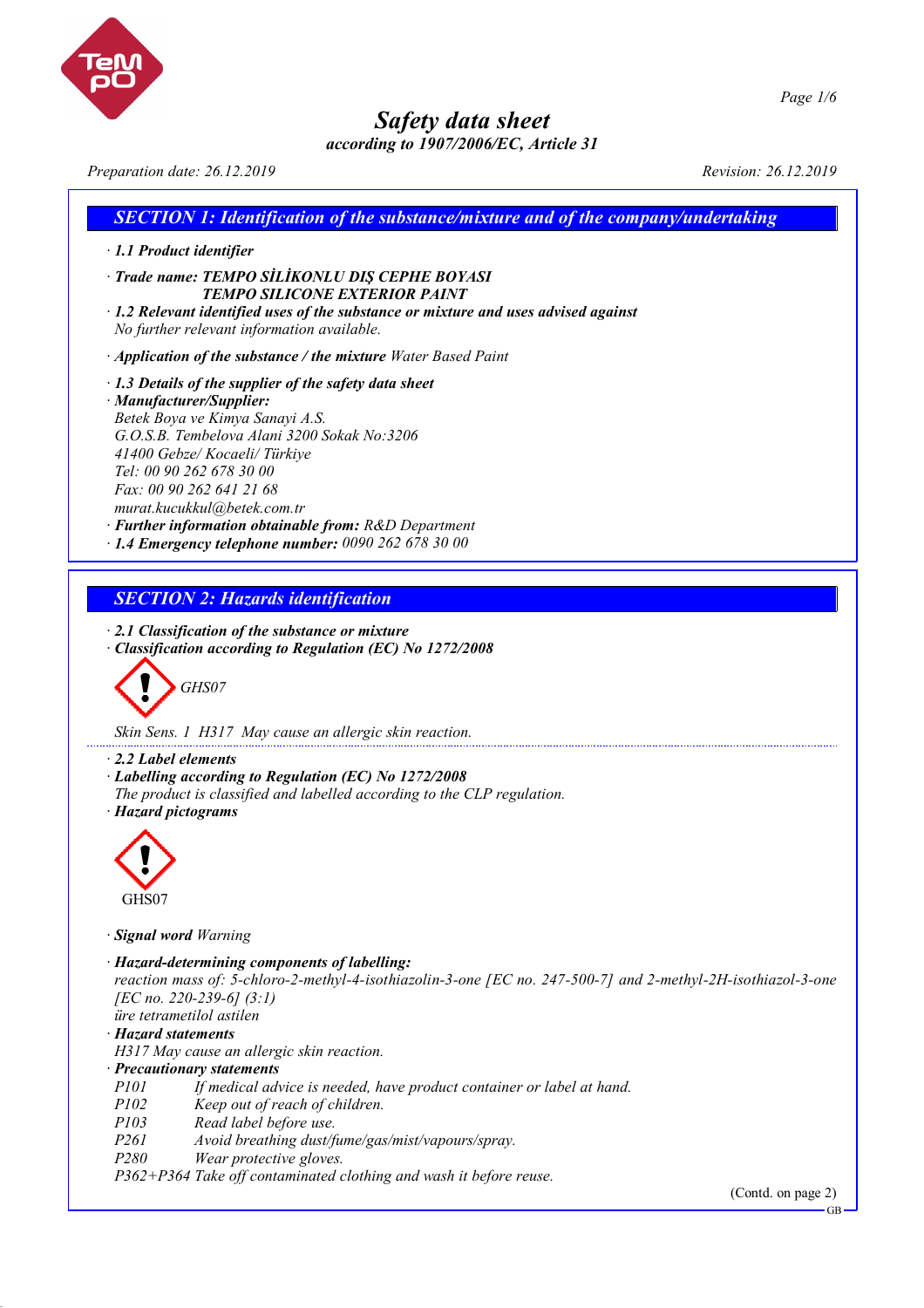*according to 1907/2006/EC, Article 31*

*Preparation date: 26.12.2019 Revision: 26.12.2019*

*Trade name: TEMPO SİLİKONLU DIŞ CEPHE BOYASI TEMPO SILICONE EXTERIOR PAINT*

(Contd. of page 1)

*P333+P313 If skin irritation or rash occurs: Get medical advice/attention.*

*P321 Specific treatment (see on this label).*

*P501 Dispose of contents/container in accordance with local/regional/national/international regulations. · 2.3 Other hazards*

### *· Results of PBT and vPvB assessment*

- *· PBT: Not applicable.*
- *· vPvB: Not applicable.*

### *SECTION 3: Composition/information on ingredients*

#### *· 3.2 Chemical characterisation: Mixtures*

*· Description:*

| · Dangerous components: |                                                                                                                                                                                                  |              |  |  |
|-------------------------|--------------------------------------------------------------------------------------------------------------------------------------------------------------------------------------------------|--------------|--|--|
| $CAS: 5395-50-6$        | <i>ure</i> tetrametilol astilen                                                                                                                                                                  | $\leq 2.5\%$ |  |  |
|                         | EINECS: 226-408-0 <>> Skin Sens. 1, H317                                                                                                                                                         |              |  |  |
| $CAS: 55965 - 84 - 9$   | reaction mass of: 5-chloro-2-methyl-4-isothiazolin-3-one [EC no. 247-500-7] and $  \leq 2.5\%$<br>2-methyl-2H-isothiazol-3-one [EC no. 220-239-6] $(3:1)$                                        |              |  |  |
|                         | Acute Tox. 3, H301; Acute Tox. 3, H311; Acute Tox. 3, H331; $\bigotimes$ Skin Corr.<br>1B, H314; $\bigotimes$ Aquatic Acute 1, H400; Aquatic Chronic 1, H410; $\bigotimes$ Skin Sens. 1,<br>H317 |              |  |  |
|                         | $\cdot$ <b>Additional information:</b> For the wording of the listed hazard phrases refer to section 16                                                                                          |              |  |  |

*· Additional information: For the wording of the listed hazard phrases refer to section 16.*

## *SECTION 4: First aid measures*

*· 4.1 Description of first aid measures*

*· After inhalation:*

*Supply fresh air and to be sure call for a doctor.*

*In case of unconsciousness place patient stably in side position for transportation.*

- *· After skin contact: Immediately wash with water and soap and rinse thoroughly.*
- *· After eye contact: Rinse opened eye for several minutes under running water.*
- *· After swallowing: If symptoms persist consult doctor.*
- *· 4.2 Most important symptoms and effects, both acute and delayed No further relevant information available.*
- *· 4.3 Indication of any immediate medical attention and special treatment needed*

*No further relevant information available.*

## *SECTION 5: Firefighting measures*

- *· 5.1 Extinguishing media*
- *· Suitable extinguishing agents:*
- *CO2, powder or water spray. Fight larger fires with water spray or alcohol resistant foam.*
- *· 5.2 Special hazards arising from the substance or mixture No further relevant information available.*
- *· 5.3 Advice for firefighters*
- *· Protective equipment: No special measures required.*

### *SECTION 6: Accidental release measures*

*· 6.1 Personal precautions, protective equipment and emergency procedures Not required.*

(Contd. on page 3)

GB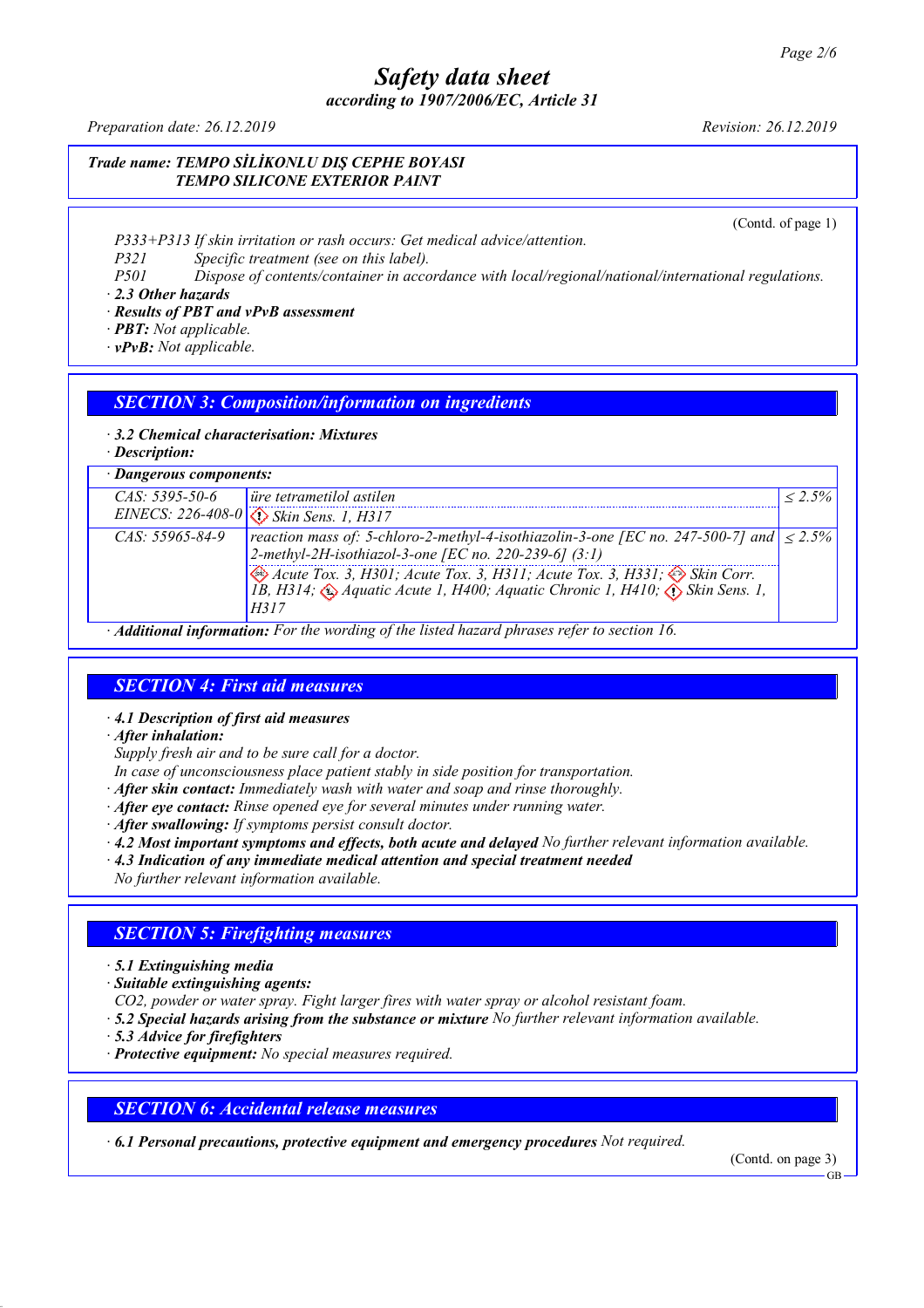*according to 1907/2006/EC, Article 31*

*Preparation date: 26.12.2019 Revision: 26.12.2019*

### *Trade name: TEMPO SİLİKONLU DIŞ CEPHE BOYASI TEMPO SILICONE EXTERIOR PAINT*

(Contd. of page 2)

*· 6.2 Environmental precautions:*

*Dilute with plenty of water.*

*Do not allow to enter sewers/ surface or ground water.*

*· 6.3 Methods and material for containment and cleaning up:*

*Absorb with liquid-binding material (sand, diatomite, acid binders, universal binders, sawdust). Ensure adequate ventilation.*

*· 6.4 Reference to other sections*

*See Section 7 for information on safe handling.*

*See Section 8 for information on personal protection equipment.*

*See Section 13 for disposal information.*

# *SECTION 7: Handling and storage*

*· 7.1 Precautions for safe handling Ensure good ventilation/exhaustion at the workplace.*

- *· Information about fire - and explosion protection: No special measures required.*
- *· 7.2 Conditions for safe storage, including any incompatibilities*
- *· Storage:*
- *· Requirements to be met by storerooms and receptacles: No special requirements.*
- *· Information about storage in one common storage facility: Not required.*
- *· Further information about storage conditions: None.*
- *· 7.3 Specific end use(s) No further relevant information available.*

## *SECTION 8: Exposure controls/personal protection*

*· Additional information about design of technical facilities: No further data; see item 7.*

- *· 8.1 Control parameters*
- *· Ingredients with limit values that require monitoring at the workplace:*

The product does not contain any relevant quantities of materials with critical values that have to be monitored at *the workplace.*

- *· Additional information: The lists valid during the making were used as basis.*
- *· 8.2 Exposure controls*
- *· Personal protective equipment:*
- *· General protective and hygienic measures:*
- *Immediately remove all soiled and contaminated clothing Wash hands before breaks and at the end of work.*

*Do not inhale gases / fumes / aerosols.*

*· Respiratory protection:*

In case of brief exposure or low pollution use respiratory filter device. In case of intensive or longer exposure use *self-contained respiratory protective device.*

*· Protection of hands:*



*Protective gloves*

*The glove material has to be impermeable and resistant to the product/ the substance/ the preparation.* Due to missing tests no recommendation to the glove material can be given for the product/ the preparation/ the *chemical mixture.*

Selection of the glove material on consideration of the penetration times, rates of diffusion and the degradation (Contd. on page 4)

GB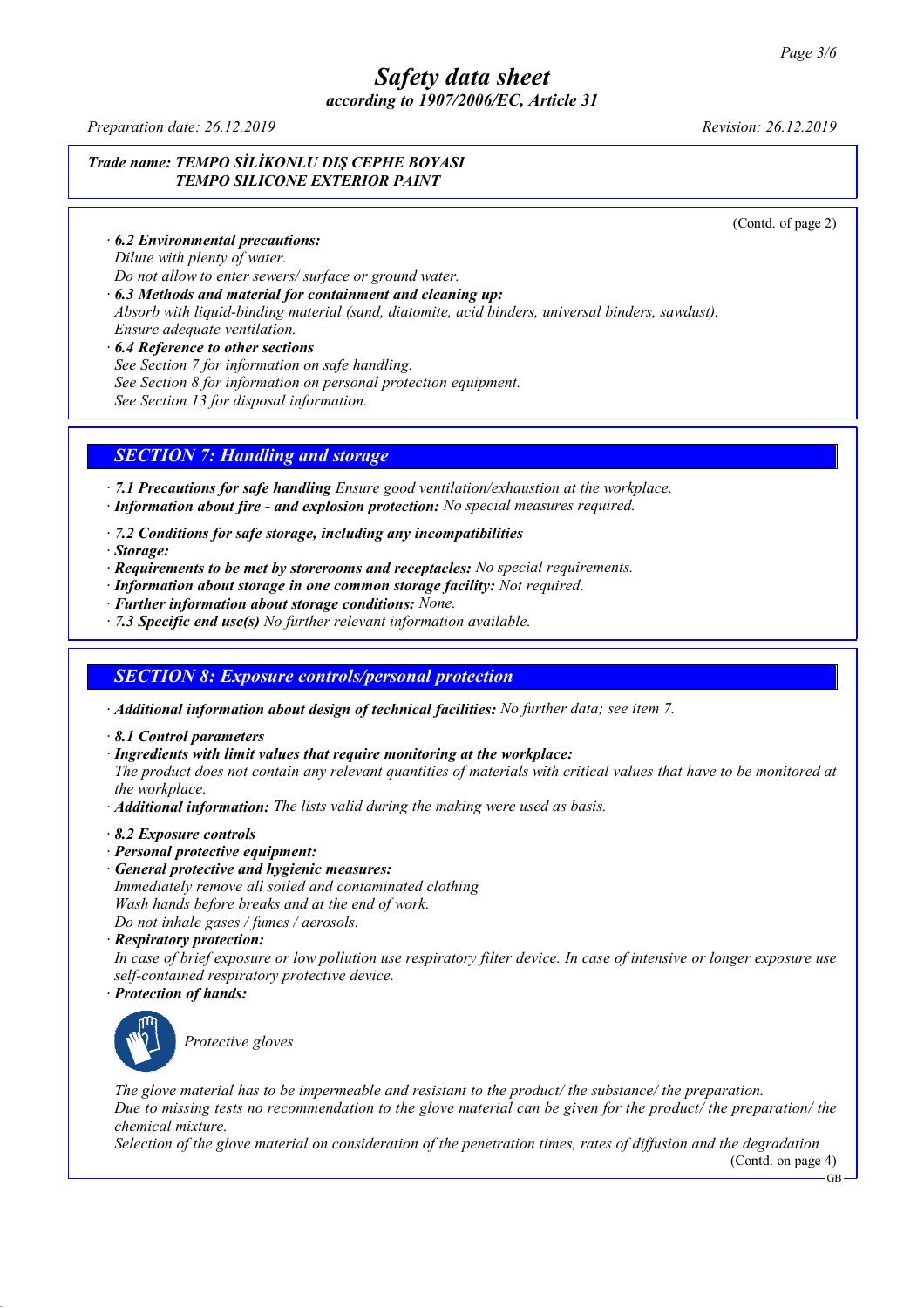*according to 1907/2006/EC, Article 31*

*Preparation date: 26.12.2019 Revision: 26.12.2019*

*Trade name: TEMPO SİLİKONLU DIŞ CEPHE BOYASI TEMPO SILICONE EXTERIOR PAINT*

*· Material of gloves*

(Contd. of page 3)

The selection of the suitable gloves does not only depend on the material, but also on further marks of quality and *varies from manufacturer to manufacturer. As the product is a preparation of several substances, the resistance* of the glove material can not be calculated in advance and has therefore to be checked prior to the application.

#### *· Penetration time of glove material* The exact break trough time has to be found out by the manufacturer of the protective gloves and has to be

*observed.*

*· Eye protection: Goggles recommended during refilling*

| <b>SECTION 9: Physical and chemical properties</b>                                    |                                               |  |  |  |  |  |
|---------------------------------------------------------------------------------------|-----------------------------------------------|--|--|--|--|--|
| $\cdot$ 9.1 Information on basic physical and chemical properties                     |                                               |  |  |  |  |  |
| <b>General Information</b>                                                            |                                               |  |  |  |  |  |
| $\cdot$ Appearance:                                                                   |                                               |  |  |  |  |  |
| Form:                                                                                 | Fluid                                         |  |  |  |  |  |
| Colour:                                                                               | According to product specification            |  |  |  |  |  |
| $\cdot$ Odour:                                                                        | Characteristic                                |  |  |  |  |  |
| $\cdot$ Change in condition<br>Initial boiling point and boiling range: Undetermined. |                                               |  |  |  |  |  |
| · Flash point:                                                                        | Not applicable.                               |  |  |  |  |  |
| · Flammability (solid, gas):                                                          | Not applicable.                               |  |  |  |  |  |
| $\cdot$ Auto-ignition temperature:                                                    | Product is not selfigniting.                  |  |  |  |  |  |
| · Explosive properties:                                                               | Product does not present an explosion hazard. |  |  |  |  |  |
| · Density:                                                                            | Not determined.                               |  |  |  |  |  |
| $\cdot$ Solubility in / Miscibility with                                              |                                               |  |  |  |  |  |
| water:                                                                                | Fully miscible.                               |  |  |  |  |  |
| $\cdot$ 9.2 Other information                                                         | No further relevant information available.    |  |  |  |  |  |

### *SECTION 10: Stability and reactivity*

*· 10.1 Reactivity No further relevant information available.*

*· 10.2 Chemical stability*

- *· Thermal decomposition / conditions to be avoided: No decomposition if used according to specifications.*
- *· 10.3 Possibility of hazardous reactions No dangerous reactions known.*
- *· 10.4 Conditions to avoid No further relevant information available.*
- *· 10.5 Incompatible materials: No further relevant information available.*
- *· 10.6 Hazardous decomposition products: No dangerous decomposition products known.*

### *SECTION 11: Toxicological information*

*· 11.1 Information on toxicological effects*

*· Acute toxicity Based on available data, the classification criteria are not met.*

*· Primary irritant effect:*

*· Skin corrosion/irritation Based on available data, the classification criteria are not met.*

*· Serious eye damage/irritation Based on available data, the classification criteria are not met.*

(Contd. on page 5)

GB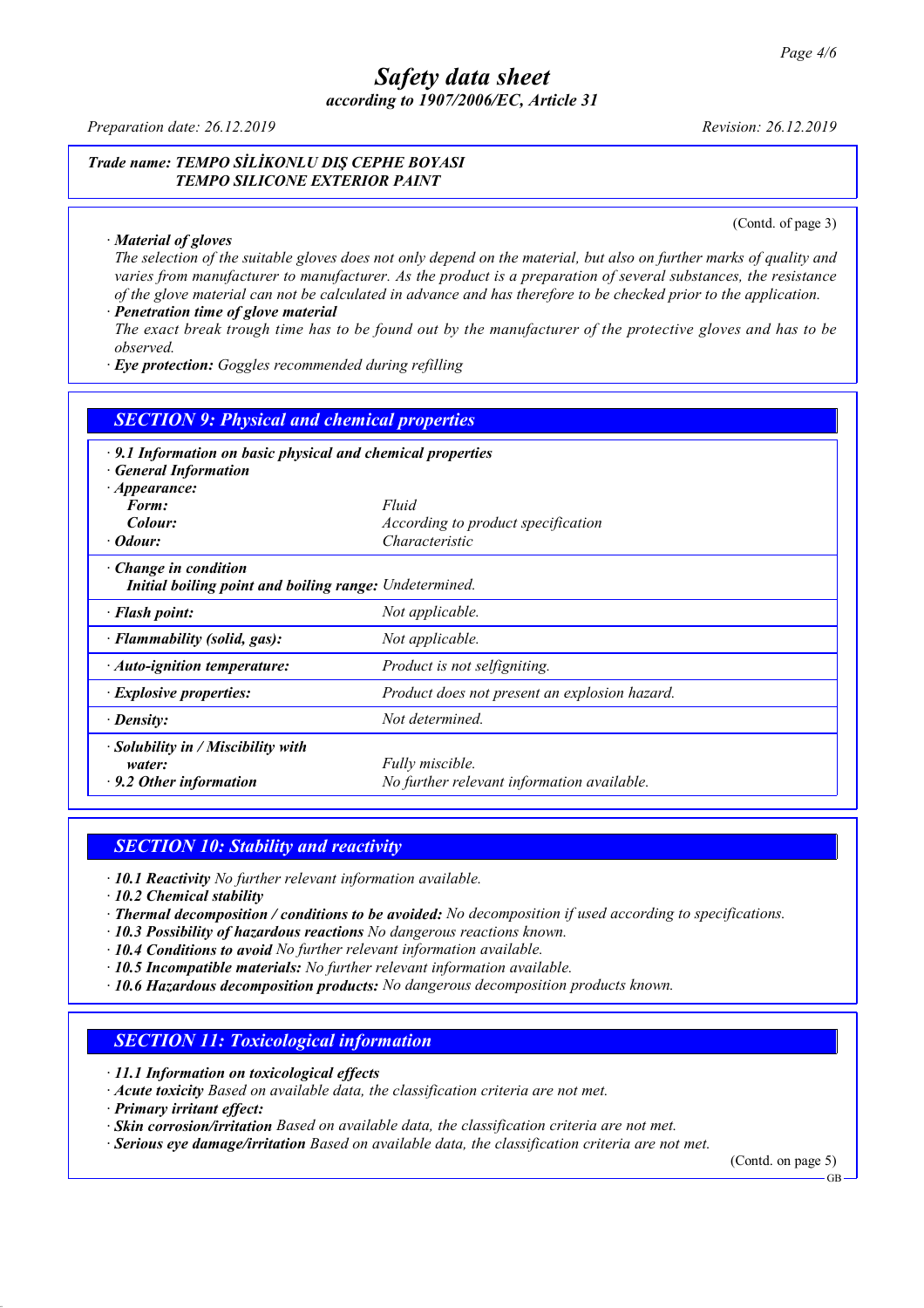*according to 1907/2006/EC, Article 31*

*Preparation date: 26.12.2019 Revision: 26.12.2019*

*Trade name: TEMPO SİLİKONLU DIŞ CEPHE BOYASI TEMPO SILICONE EXTERIOR PAINT*

(Contd. of page 4)

*· Respiratory or skin sensitisation*

*May cause an allergic skin reaction.*

*· CMR effects (carcinogenity, mutagenicity and toxicity for reproduction)*

*· Germ cell mutagenicity Based on available data, the classification criteria are not met.*

*· Carcinogenicity Based on available data, the classification criteria are not met.*

*· Reproductive toxicity Based on available data, the classification criteria are not met.*

*· STOT-single exposure Based on available data, the classification criteria are not met.*

*· STOT-repeated exposure Based on available data, the classification criteria are not met.*

*· Aspiration hazard Based on available data, the classification criteria are not met.*

#### *SECTION 12: Ecological information*

*· 12.1 Toxicity*

*· Aquatic toxicity: No further relevant information available.*

*· 12.2 Persistence and degradability No further relevant information available.*

*· 12.3 Bioaccumulative potential No further relevant information available.*

*· 12.4 Mobility in soil No further relevant information available.*

*· Additional ecological information:*

*· General notes:*

*Water hazard class 1 (German Regulation) (Self-assessment): slightly hazardous for water*

Do not allow undiluted product or large quantities of it to reach ground water, water course or sewage system.

*· 12.5 Results of PBT and vPvB assessment*

*· PBT: Not applicable.*

*· vPvB: Not applicable.*

*· 12.6 Other adverse effects No further relevant information available.*

### *SECTION 13: Disposal considerations*

*· 13.1 Waste treatment methods*

*· Recommendation*

*Must not be disposed together with household garbage. Do not allow product to reach sewage system.*

*· Uncleaned packaging:*

*· Recommendation: Disposal must be made according to official regulations.*

*· Recommended cleansing agents: Water, if necessary together with cleansing agents.*

| <b>SECTION 14: Transport information</b>                     |  |                       |
|--------------------------------------------------------------|--|-----------------------|
| $\cdot$ 14.1 UN-Number<br>ADR, ADN, IMDG, IATA               |  |                       |
| $\cdot$ 14.2 UN proper shipping name<br>ADR, ADN, IMDG, IATA |  |                       |
| $\cdot$ 14.3 Transport hazard class(es)                      |  |                       |
| ADR, ADN, IMDG, IATA<br>· Class                              |  |                       |
| · 14.4 Packing group<br>· ADR, IMDG, IATA                    |  |                       |
|                                                              |  | (Contd. on page $6$ ) |

GB